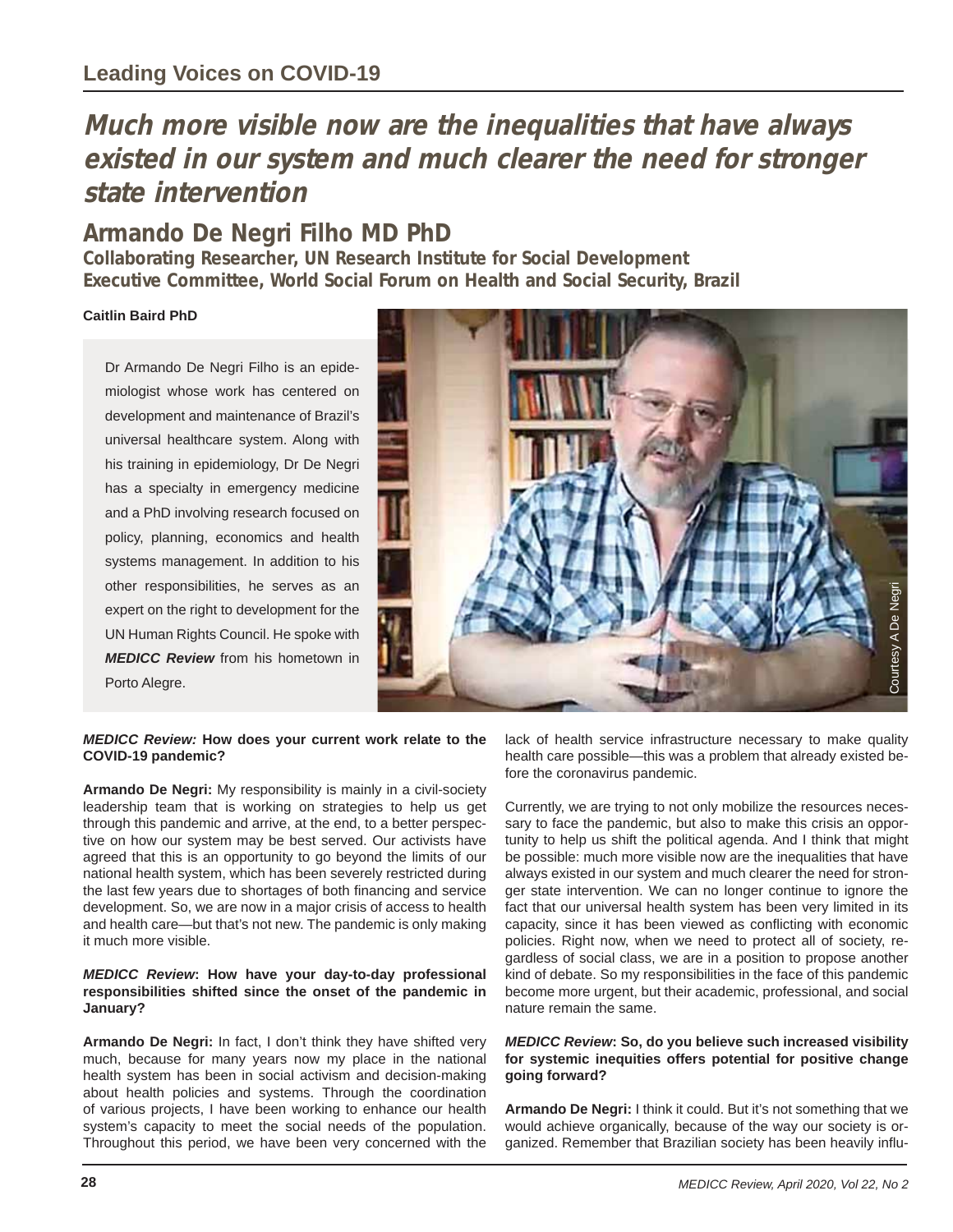enced by its historical origins in slavery—present in our society for almost four centuries—and this history has developed a society that is, by its very nature, quite unequal. In 1988, the federal constitution established the universal right to health, but that doesn't mean that we have achieved it in every sense. Our national health system is big and everyone can access it without paying; its financing comes from taxes levied through state taxation.

However, since the adoption of our universal health system in 1988, private-sector health services have increased, accessed by about 48 million people. The universal public health system is providing services to another 170 million people, who are exclusive users of that system, with no access to private care. But the 48 million who can afford private insurance can use both private and public health services. They are doubly protected. About 45% of total health expenditures is spent on the public system, while 55% goes into private-sector health care. When you put this together, it means that some 25% of the population has access to 55% of the health resources, without being excluded from the universal health system. On the other hand, you have 170 million people that can only access services provided through the 45% of funds devoted to the public sector. The result is quite unequal in terms of the material capacities of these systems and subsystems, and of course also generates more social inequality in access to healthcare, and thus in health, within the population.

What we are observing during the pandemic is that all the resources that we have now dedicated to our health infrastructure are insufficient. Even the private sector is currently incapable of serving the needs of all 48 million people who are privately insured. So these people are putting pressure on the public system, which they can do despite the fact that they have additional, private insurance, because they are citizens. This scenario is prompting debate about the quality and strength of the public system, and is shedding light on the limitations of both healthcare systems and subsystems.

It bears repeating that what we had prior to the pandemic was insufficient. We were already observing overcrowding in emergency services, long wait times for specialized hospital care, and now we are facing a dual insufficiency—the pre-existing social debt in terms of the prevailing inequities in the health system, coupled with new needs demanded by coronavirus care. So this is a key opportunity to make the need for a stronger system much more visible.

Somebody has said "until now, the neoliberal policies were built on the idea that we could have a big boat with very few life jackets… but now that we're sinking, we're realizing that we need enough life jackets for everyone." This epiphany on why we must center, sustain and expand our national healthcare system based on the needs of society as a whole could become a strong political point to make.

#### *MEDICC Review:* **Looking at the structural inequalities you have described in the healthcare system, how do you see the pandemic playing out in Brazil?**

**Armando De Negri:** First, we have these social class inequities that are very important, that are expressed in what you might call a planned lack of assistance. Historically, we've always struggled to have enough budget to cover social needs, and since our economic policies are very much neoliberal-oriented, we ended up with a kind of limited response to social needs—based on the "natural" assumption that the needs won't be fully addressed. This kind of behavior in

the dynamics of both state and society led to systematic reductions in our structural capacities.

For example, since 1992, we have observed a continuous reduction in the number of hospital beds. This is very much linked with an imported way of thinking: the fact that most Western countries are reducing the number of beds was consistently used as an argument to support these policies. But of course, this kind of direct translation is very misleading, because in many European countries, or even the former Soviet republics, the number of hospital beds was reduced because they had a very large number in proportion to their populations, and the decrease was linked to a transformation in outpatient care plus a drastic reduction in inpatient care. And at the same time, in the case of various Western European countries, Canada and Australia, we can see that the reduction in hospital beds was too drastic, resulting in a more recent crisis in access to hospital admission.

When we compare hospital-bed numbers in Brazil with those in other universal health systems in the world, mainly in developed Western countries, we see a huge disparity. In our universal health system, we have just 1.4 hospital beds per 1000 population. The minimum that we see in these other countries with universal state access is about 3.5, 3.6, or even 3.8 per 1000 population. And even when they are nearer to 3 per 1000 than to 4 per 1000, we observe crises in access, as is the case in Ireland, the UK, Spain, Australia and elsewhere.

My activism over the past 25 years in emergency policies and services has been directed at calling for a human rights-based policy to make the number of hospital beds sufficient to meet the population's needs. Right now, without the coronavirus, we would need 500,000 more hospital beds in our country to even begin to meet the needs of the population and solve the almost total absence of care in many regions.

What's more, this very low number of hospital beds corresponds with a low number of intensive care units and also, importantly, a lack of equitable distribution among territories. We are a very big country, with problems in inequality between regions, and services are concentrated in the state capitals or in the richest regions, with a lack of specialized hospital care even within very big territories. So the historical inability to address the needs of our population is something that becomes even more concerning now, in the face of a pandemic.

Another factor to consider is that throughout the past 30 years, we have been experiencing a fast demographic transition to an older population. This means we have many more people using the health system at a much higher rate, magnifying all the problems derived from our social and economic failings. For instance, the triple burden of disease (infectious disease, chronic disease and injury) is very high, so when we combine all those dimensions—demographic, socio-economic and epidemiologic—we have an immense social need for health care that is not addressed by existing health services and budgets. So now we need to understand health services and systems as a tool to reduce or eliminate inequalities, and this realization is coming to the forefront of public consciousness.

In other words, everything we will be debating during the next weeks and months regarding coronavirus must be understood within a broader context. The pandemic is opening people's eyes to the lack of access inherent in our health system structures. We will be obliged to go far beyond the budgetary limits we have now, to review the sources of financing, and to think about health care and our health